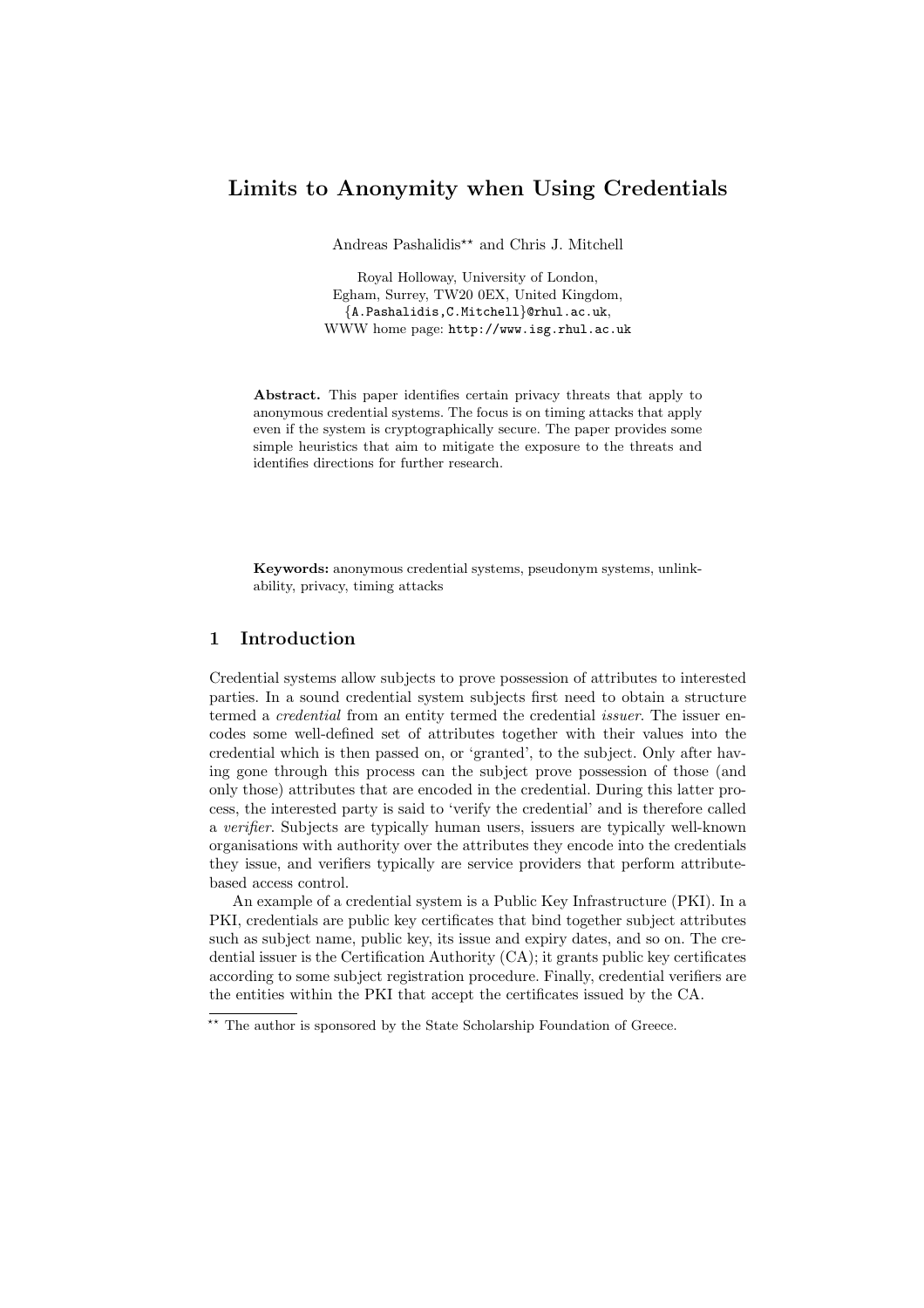In conventional credential systems (e.g. a PKI), issuers and verifiers identify any given subject by a system-wide identifier. This has a potentially severe impact on the subject's privacy, as it enables issuers and verifiers to combine their knowledge about the subject. Indeed, they can construct individual transaction histories for all the subjects in the system, simply by correlating credentialrelated events using these identifiers.

Over the last 20 years, a significant amount of research has been performed on credential systems that try to address the above privacy issue (see, for example,  $[2-4, 6-8, 10, 11]$ . These systems are known as *anonymous* credential systems. In an anonymous credential system, subjects establish a different identifier with each issuer and verifier they wish to interact with, where we assume throughout that these pseudonyms cannot be connected to the subject's true identity. These identifiers, termed the subject's *pseudonyms*, are unlinkable, i.e. they do not possess any connection with one another. This means that it is infeasible, for colluding issuers and verifiers, to decide with certainty whether or not any given pair of pseudonyms belongs to the same subject<sup>1</sup>. While a subject obtains a credential under the pseudonym that was established with the issuer, proof of its possession<sup>2</sup> takes place under the pseudonym established with the verifier. Of course, in order for the system to remain sound, subjects should only be able to successfully prove possession of credentials that they were indeed issued by some legitimate issuer.

In this paper, we consider practical limits to the level of pseudonym unlinkability (and, thus, subject privacy) offered by anonymous credential systems. In particular, assuming the soundness and security of such a system, we consider how timing attacks, launched by colluding issuers and verifiers, may affect pseudonym unlinkability. Finally, we outline possible pragmatic approaches to minimising exposure to such attacks.

The paper is structured as follows. The next section outlines the assumptions we make about anonymous credential systems, section 3 discusses the issue of encoding freshness into credentials and section 4 presents the timing attacks. Section 5 provides some simple heuristics to counter the attacks and section 6 concludes, giving directions for further research.

## 2 A general model for anonymous credential systems

A number of anonymous credential systems have been proposed in the literature, each with its own particular set of entities, underlying problems, assumptions and properties. This section presents the model of anonymous credential systems on which the rest of the paper is based. It is intended to be as general as possible, in order to be consistent with the majority of existing schemes.

 $^{\rm 1}$  Assuming that at least two subjects exist within the system.

<sup>2</sup> Proving possession of a credential amounts to proving possession of the attributes that are encoded within the credential. We refer to this process also as the showing of a credential.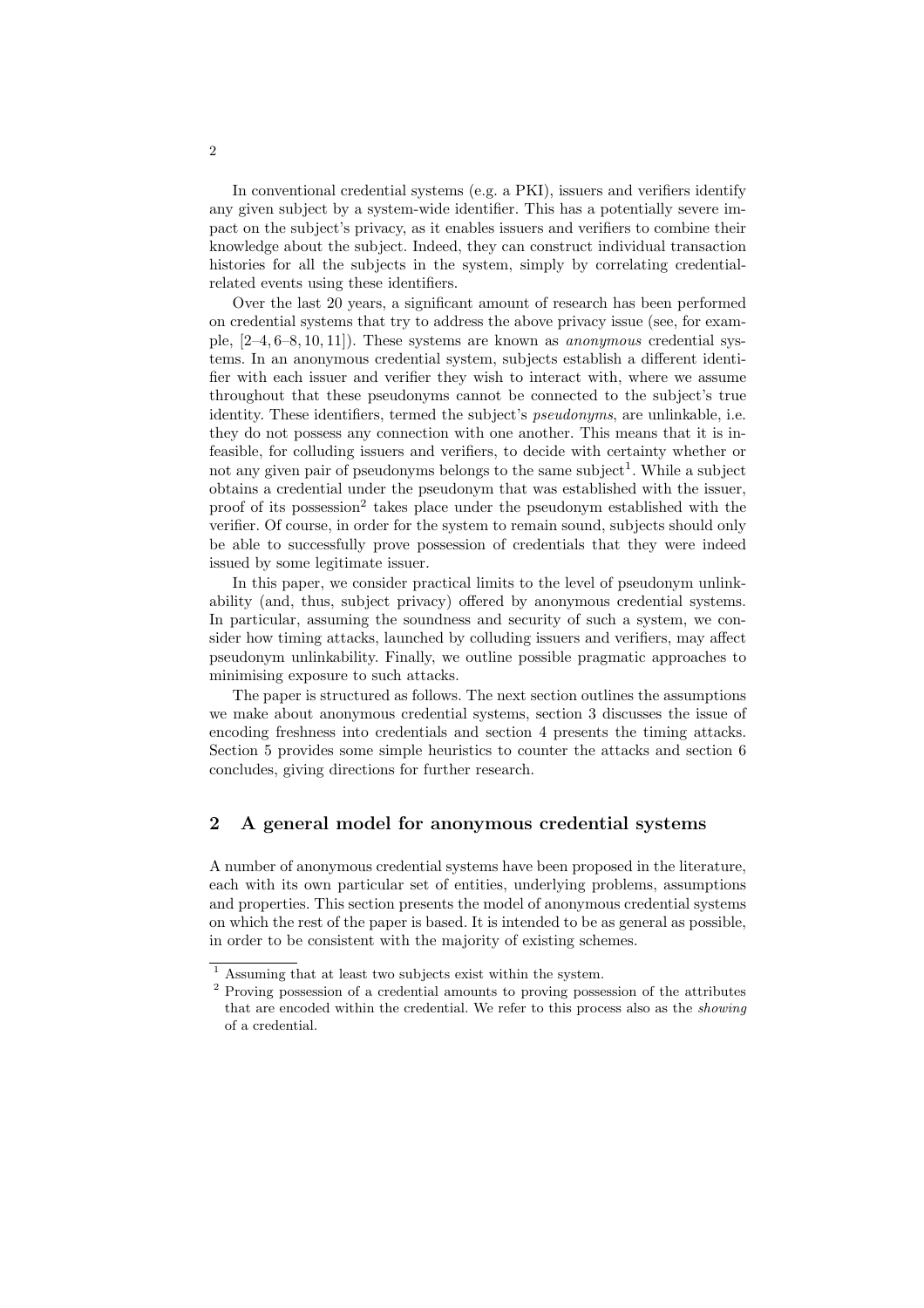We consider an anonymous credential system to involve three types of player: subjects, issuers and verifiers. We refer to issuers and verifiers, collectively, as 'organisations'. It is assumed that subjects establish at least one pseudonym with each organisation with which they wish to interact. These pseudonyms are assumed to be indistinguishable, meaning that they do not bear any connection to the identity of the subject they belong to. We further assume that pseudonyms are unlinkable, i.e. two pseudonyms for the same subject cannot be linked to each other. Subjects may obtain credentials, i.e. structures that encode a welldefined, finite set of attributes together with their values, from issuers. They may subsequently show those credentials to verifiers, i.e. convince them that they possess (possibly a subset of) the encoded attributes. A credential is issued under a pseudonym that the subject has established with its issuer, and it is shown under the pseudonym that the subject has established with the relevant verifier.

It is assumed that the anonymous credential system is sound. This means that it offers pseudonym owner protection, i.e. that only the subject that established a given pseudonym can show credentials under it. Soundness also implies credential unforgeability; the only way that subjects may prove possession of a credential is by having obtained it previously from a legitimate issuer. In some applications, it is required that the system offers the stronger property of credential nontransferability. This property guarantees that no subject can prove possession of a credential that it has not been issued, even if the subject colludes with other subject(s) that may have (legitimately) obtained such a credential. In other words, a system that offers non-transferability prohibits credential sharing, whereas a system that offers only unforgeability, does not. (Of course, the degree of protection against credential sharing is always limited, since if one subject gives all its secrets to another subject then the latter subject will always be able to impersonate the former and use its credentials.) We require that credentials are bound to the subject to which they have been issued. We therefore assume that either the system offers non-transferability or that in practice subjects do not share their credentials.

It is assumed further that the system properly protects privacy in that a subject's transactions with organisations do not compromise the unlinkability of its pseudonyms. We note, however, that this unlinkability can only be guaranteed up to a certain point, as credential types potentially reveal links between pseudonyms. The type of a credential is defined as the collection of attribute values that are encoded into the credential. An organisation, for example, that issues demographic credentials containing the fields sex and age group, with possible values of  ${male, female}$  and  ${18-, 18-30, 30-50, 50+}$  respectively, may actually issue up to 8 different types of credential (one for each combination of values). To see how credential types can be exploited to link subject's pseudonyms, consider the following trivial scenario. At time  $\tau$ , a credential of type t is shown under the pseudonym p. However, suppose that up to time  $\tau$ , only one credential of type t has been issued, and this was done under pseudonym  $p'$ . It follows, under the assumption that credentials are bound to subjects, that the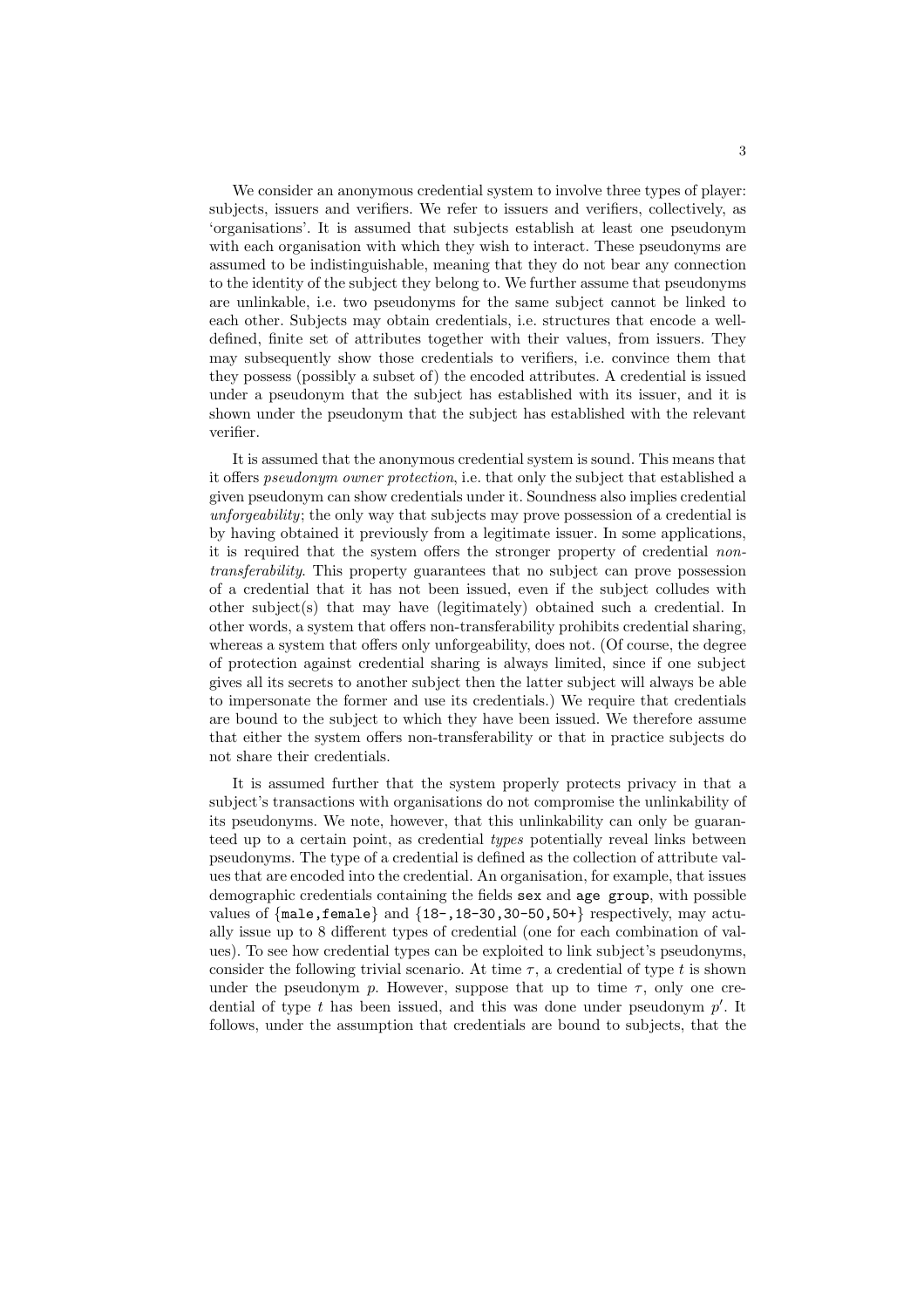two pseudonyms  $p, p'$  belong to the same subject; the colluding organisations can successfully link those two pseudonyms.

We note that, as part of credential showing, some anonymous credential systems allow subjects to reveal only a subset of the encoded attributes; in the above example it may be possible for the subject to reveal only the value of sex. For these systems, it is tempting to define the type of a credential as the collection of attributes that is revealed to the verifier during showing. However, we restrict our attention to the scenario where the verifier, rather than the subject, selects the attributes to be revealed during credential showing. This is, as far as our analysis is concerned, equivalent to the case where only the required set of attributes is encoded into a credential in the first place. This scenario is also likely to be valid for the case where verifiers perform attribute-based access control.

## 3 Encoding freshness into credentials

In certain applications, typically those involving short-lived credentials, verifiers need to validate the freshness of credentials. Thus, some indication of freshness has to be encoded into the credentials by their issuers. However, this indication constitutes an additional attribute, and its value helps determine the type of the credential. If the indication of freshness is unique for each credential (such as a serial number, a counter value, or a nonce), then it becomes trivial for organisations to link pseudonyms, as every credential will have its own, unique, type. It is thus desirable, from a privacy perspective, that the indication of freshness is shared among as many credentials as possible. One possible freshness indication is a timestamp generated using a universal clock, with a sufficiently coarse accuracy. We thus henceforth assume that one of the attributes that is present in all credentials is such a timestamp.

A question that arises in this context is who decides whether or not a credential has expired. If it is the issuer, it seems more appropriate for the timestamp to indicate the time of expiry. If, on the other hand, it is the verifier, then it makes more sense for the timestamp to indicate the time of issue. Since the latter alternative enables verifiers to have individual policies with respect to expiry of credentials, in the sequel we assume that the timestamp indicates the time of credential issue<sup>3</sup>. With  $\tau_i$  denoting the time interval at which the timestamp is being refreshed by the issuer (and without loss of generality), we assume that all credentials issued between time  $\tau$  and  $\tau + \tau_i$  will carry the timestamp  $\tau$ . More generally, credentials issued between  $n\tau_i$  and  $(n + 1)\tau_i$  are assumed to carry the timestamp  $n\tau_i$  (with  $n \geq 0$  being some non-negative integer indicating the current period).

<sup>&</sup>lt;sup>3</sup> We do not consider the case where two timestamps are encoded into the credential, indicating both the beginning and the end of its validity period.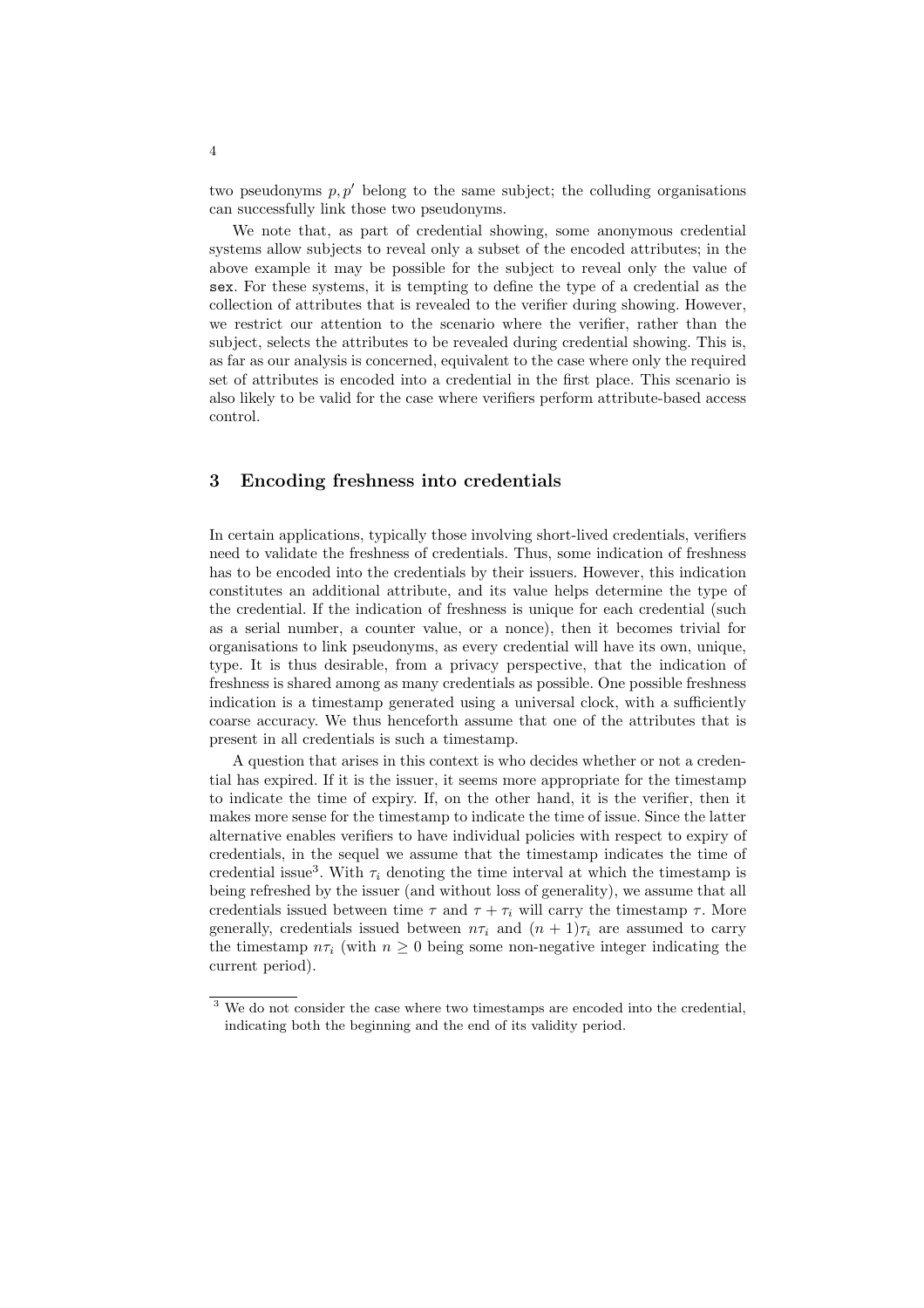### 4 Timing attacks

We consider some attacks that may be launched by colluding organisations who wish to link pseudonyms that belong to the same subject. It is sufficient for the organisations to link the events of credential issuing and showing as corresponding to the same subject; this amounts to linking the pseudonyms that correspond to those events. We distinguish between two attack strategies. As both of them exploit temporal information in the system, they both fall into the category of timing attacks.

The first strategy does not exploit the timestamps that are encoded into the credentials. Instead, it exploits the behaviour of subjects in certain scenarios, i.e. the high likelihood that a subject will show a credential to a verifier soon after it was issued to them by an issuer. That is, if a credential is issued at time  $\tau$  and subsequently shown at time  $\tau + \tau_{\delta}$ , where  $\tau_{\delta}$  is small, then the issuer and verifier could collude to learn (with high probability) that the two pseudonyms involved belong to the same subject. Of course, the meaning of 'small' here will depend on the application, in particular on the rate of credential issuing. As a result, this timing attack is not equally serious in all scenarios. While in some applications (e.g. driving licences) it may not be a concern at all, in others (e.g. tickets, electronic cash, authentication tokens) the threat may be much more significant.

The second strategy is essentially the one already mentioned in section 3 above, namely the correlation of issuing and showing events based on the type of the credentials involved, and thereby linking the associated pseudonyms. However, the fact that we are now assuming that credentials encode timestamps (whose freshness is checked by verifiers), guarantees that credentials issued in different periods are of different types. Exploiting this particular fact may render the generic correlating-by-type attack much more dangerous.

#### 5 Countermeasures

An obvious countermeasure to the first attack strategy is to require subjects to wait between obtaining and showing a credential. However, this needs to be managed carefully, since simply imposing some fixed waiting time, say  $\tau_w$ , does not really reduce the exposure to the attack. This is because correlation between issuing and showing of credentials can still be performed by pairing these events if they are separated by a time difference of a little over  $\tau_w$ . Thus, the delay  $\tau_w$ should be randomised in some way. This, however, raises new questions: what are the minimum and maximum acceptable values for  $\tau_w$ , given that it is likely (if not certain) to affect the system's usability? How does the choice of these limits affect unlinkability? How does the probability distribution according to which  $\tau_w$  is drawn affect unlinkability?

The second attack scenario requires slightly different countermeasures. The objective here is to require subjects not to show credentials of some type until sufficiently many credentials of that type have been issued (to other subjects).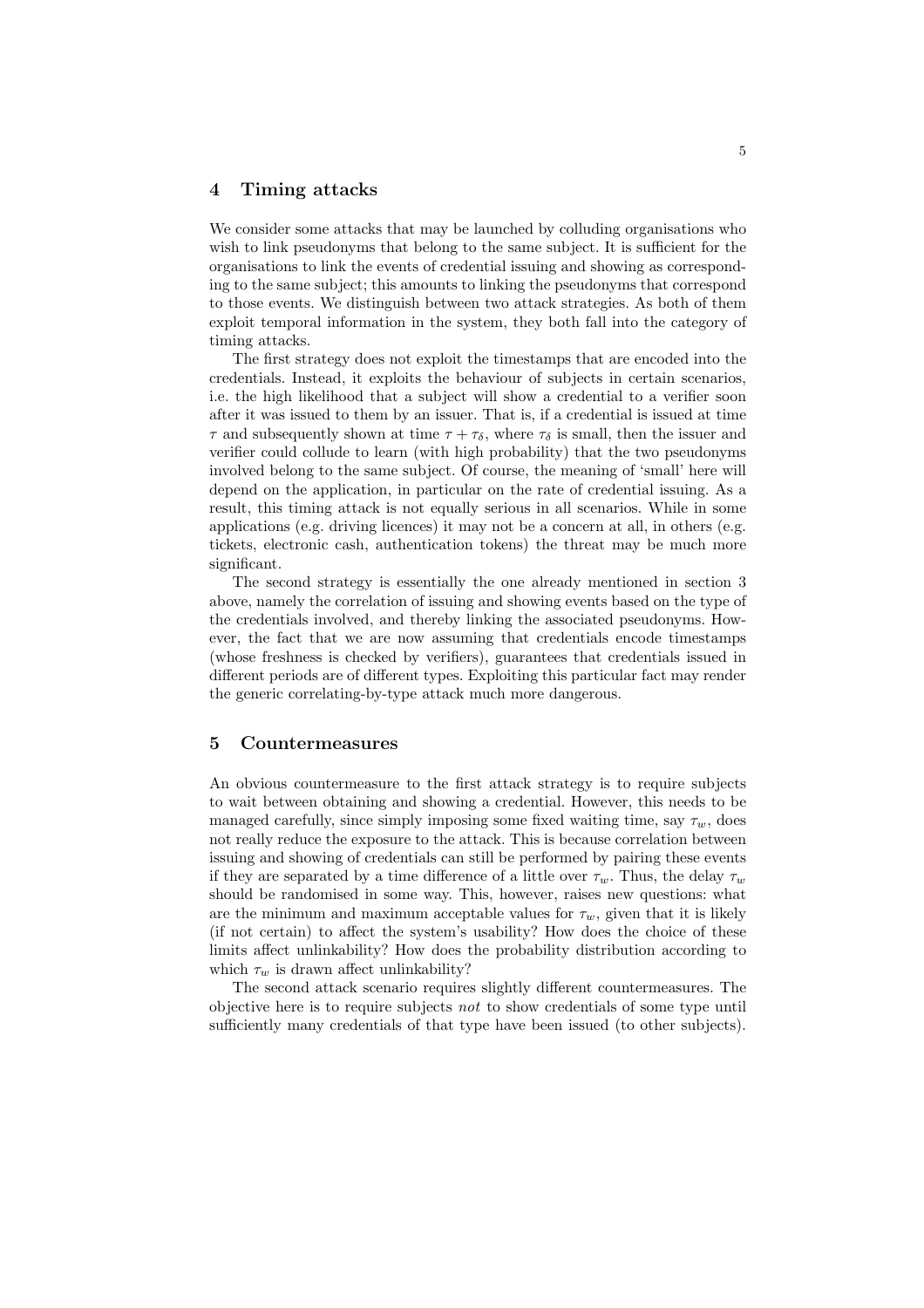Again, an obvious countermeasure is to require some (randomised) delay between the issuing and showing of credentials. The requirement by verifiers to validate the timestamps of credentials, however, introduces an additional constraint, namely that, at the time of showing, credentials should not have expired.

We now describe a simple heuristic that, using random delays, tries to approach a reasonable compromise between usability, security and privacy in the face of the above timing attacks. It requires issuers to generate credentials in batches, containing a range of consecutive issue timestamps. More precisely, suppose a subject requests an issuer to provide a credential encoding a certain set of attributes  $\alpha$ . Instead of issuing a single credential with type defined by the concatenation of  $\alpha$  with the current timestamp  $n\tau_i$ , the issuer generates a set of k credentials with types defined by the concatenation of  $\alpha$  with the timestamps  $(n-j)\tau_i$ , where  $0 \leq j \leq k-1$ , where k is a policy-based parameter (which may be chosen by the subject or by the issuer, depending on the system context).

This means, of course, that timestamps no longer precisely encode the time of issue; it is assumed, however, that this does not affect security since those credentials with 'old' timestamps are bound to expire sooner than those with current ones. It is also required that subjects maintain a loosely synchronised clock, such that they can distinguish time periods. Further, it is assumed that verifiers accept credentials that were issued during the k most recent periods (including the current one).

With respect credential showing, the subject must follow a two stage process. Note that we suppose that the set of  $k$  credentials were actually issued at time  $\tau_{is}$ , where  $n\tau_i \leq \tau_{is} < (n+1)\tau_i$ .

- 1. The subject is not permitted to show any of the issued credentials until a randomised waiting time  $\tau_w$  has elapsed, where  $\tau_{\min} \leq \tau_w \leq \tau_{\max}$ , and  $\tau_{\min}$  and  $\tau_{\max}$  are domain specific parameters. Clearly  $\tau_{\min}$  will depend on the rate of credential issue and showing, and should be chosen to prevent simple correlation between credential issue and showing. Further,  $\tau_{\text{max}}$  must satisfy  $\tau_{\text{max}} < (n + k)\tau_i - \tau_{is}$ , since otherwise all the credentials may have expired before they can be used. In addition,  $\tau_{\text{max}}$  should be large enough to sufficiently randomise the delay between issue and showing, but not so large as to damage usability. The precise choices for both parameters will be a sensitive issue, and these parameters can be subject-specific. Similarly, the probability distribution to be used to randomly select the waiting time could be varied, but it seems reasonable to use a uniform distribution.
- 2. The subject should then show the credential with the oldest timestamp which is still valid (according to the policy of the verifier). That is, if we assume that the credential is to be shown at time  $\tau_{sh}$  (where  $\tau_{sh} \approx \tau_{is} + \tau_w$ ), then the subject should show the credential with timestamp  $(\lfloor \tau_{sh}/\tau_i \rfloor - k + 1)\tau_i$ . Observing that  $n\tau_i \leq \tau_{is}$  and that  $0 \leq \tau_w < (n+k)\tau_i - \tau_{is}$ , we have  $n \leq \tau_{sh}/\tau_i < (n+k)$  and hence  $n \leq \lfloor \tau_{sh}/\tau_i \rfloor \leq n+k-1$ . Thus  $(n-k+1)\tau_i \leq$  $(\lfloor \tau_{sh}/\tau_i \rfloor - k + 1)\tau_i \leq n\tau_i$ , and hence such a credential exists within the set of credentials that was issued to the subject.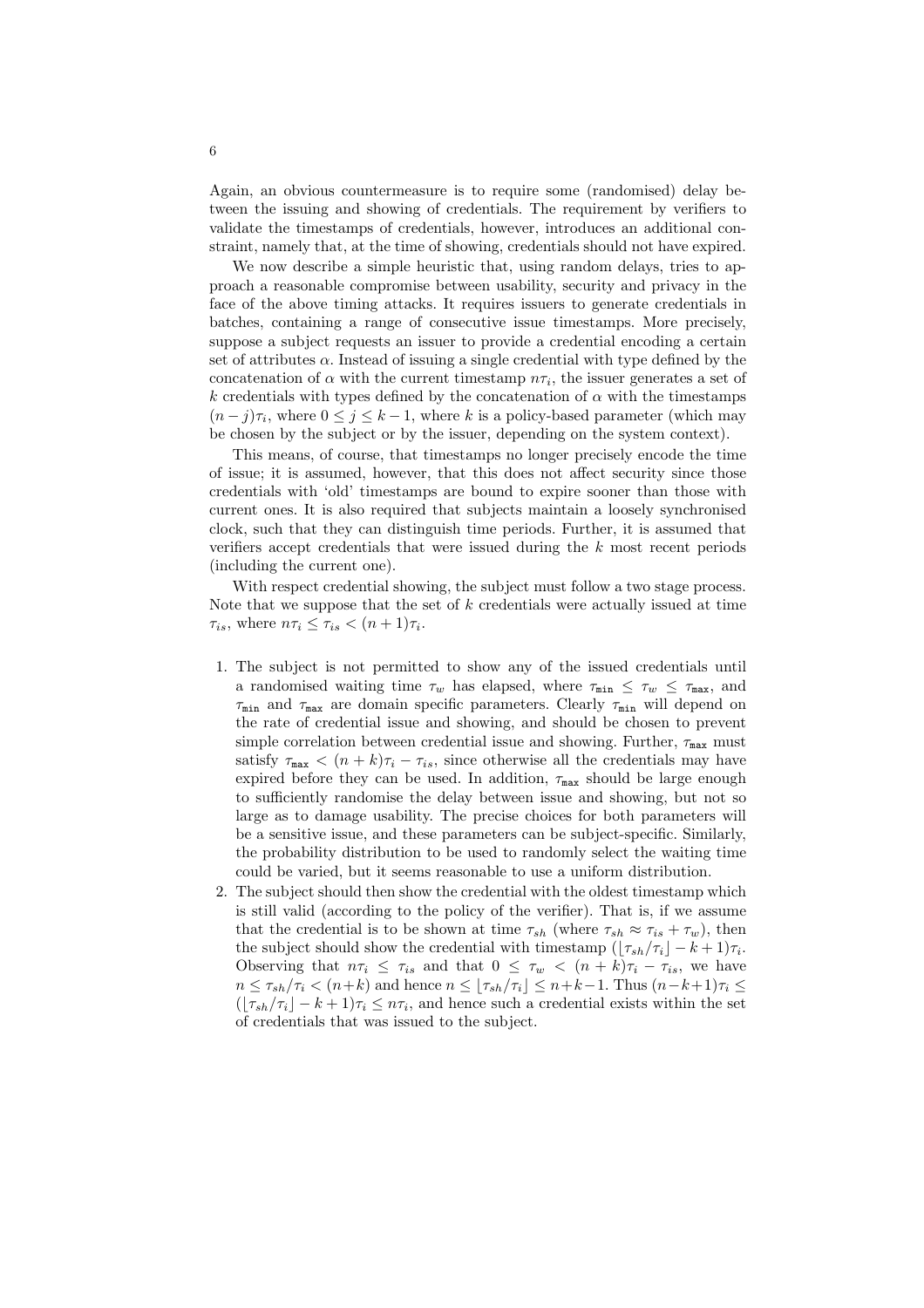

Fig. 1. Example for  $k = 2$ .

Figure 1 illustrates the operation of the heuristic for the case  $k = 2$ , i.e. in the case where the verifier accepts credentials that were issued during the last two periods (this amount of time is denoted  $\tau_{acc}$  in the figure). At time  $\tau_{is}$  the subject obtains two credentials:  $c_1$  and  $c_2$ , where  $c_1$  contains timestamp  $n\tau_i$  and  $c_2$  contains timestamp  $(n-1)\tau_i$ . A random waiting time  $t_w$  is then selected. In case (a) the waiting time is such that  $\tau_{sh}$  falls within the next period, so credential  $c_1$  is shown ( $c_2$  has expired). In case (b)  $\tau_{sh}$  falls within the same period, so the 'older' credential  $c_2$  is shown.

The limit  $\tau_{\min}$  should be selected such that, in every time period of that length, the expected number of subjects obtaining credentials of the type in question is sufficiently large. Imposing this lower limit is necessary because otherwise organisations may unambiguously link of a pair of showing and issuing events whenever some subject selects a waiting time no more than  $\tau_{\min}$ .

In some applications it may be unacceptable for a subject to obtain  $k$  credentials instead of one. A simple variation of the above heuristic does not require the subject to obtain  $k$  credentials. This involves simply choosing the waiting time  $\tau_w$  first, and then only obtaining the credential that is appropriate to be shown at time  $\tau_{is} + \tau_w$ . This variation, however, offers significantly less protection against attacks based on correlation of credential types, since the number of issued credentials drops by a factor of  $k$ .

There are trade-offs between the choices for k and  $\tau_i$ . If  $\tau_i$  is relatively large then  $k$  can be made smaller, saving work in credential issue and storage. However, choosing a large value for  $\tau_i$  also has disadvantages; in particular it decreases the precision available for specifying lifetimes of credentials, bearing in mind that choices for  $k$  may vary across the populations of users and organisations (depending on their privacy requirements).

We note that some cryptographic constructions allow for zero-knowledge proofs of the fact that some variable lies within a certain range, without revealing its value. Anonymous credential systems that make use of such constructions (see, for example, [1]) may overcome the timing attacks introduced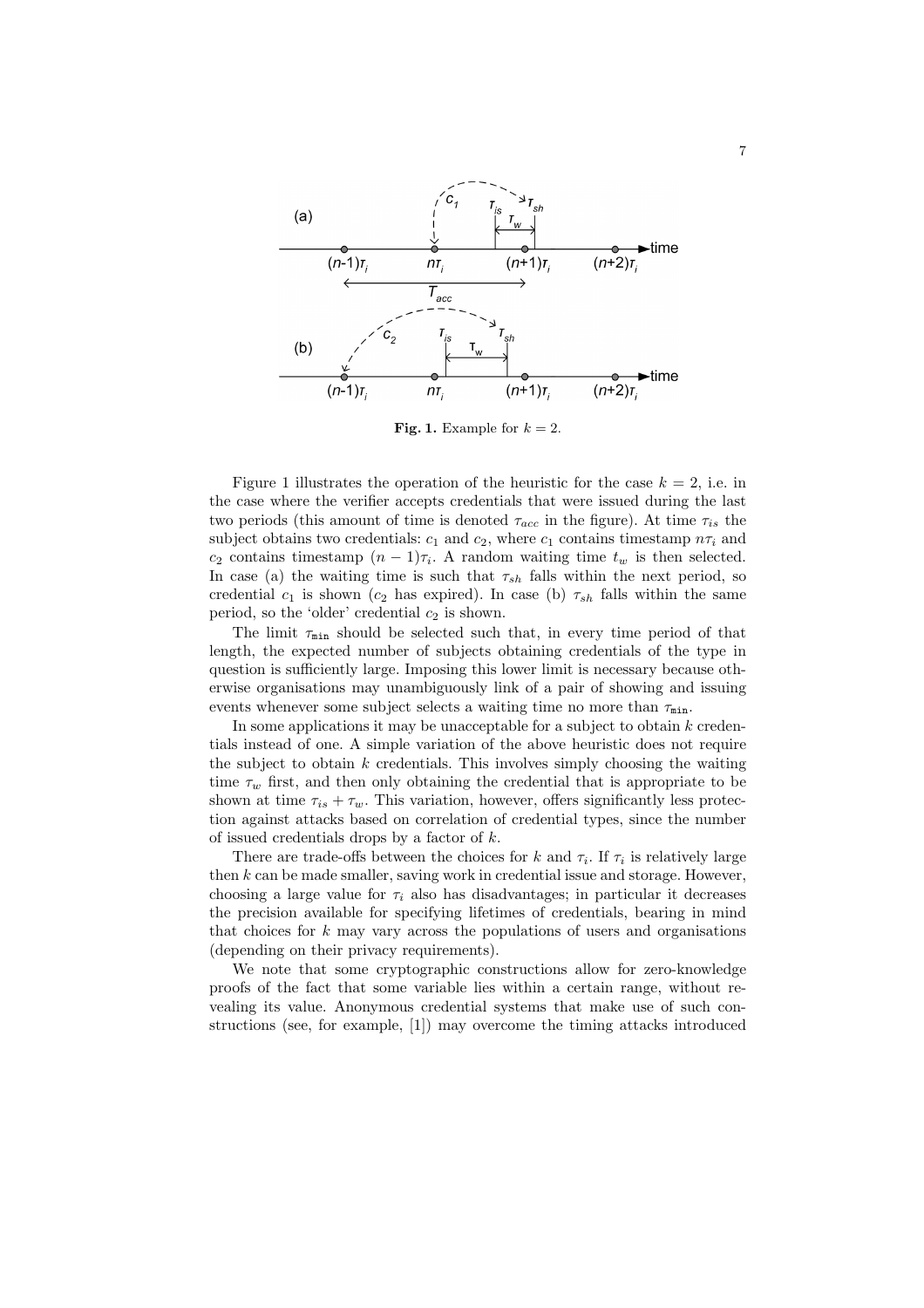by timestamps, since subjects can convince verifiers that timestamps lie within some acceptable range, without revealing any information beyond this fact. In order to maximise unlinkability in this scenario, however, this range has to be selected carefully. Assuming that timestamps encode the time of issue, the lower limit of the range should indicate 'just before expiry', i.e. the subject should prove that the issue timestamp is at least  $\tau_{sh} - \tau_{acc}$ , where  $\tau_{acc}$  denotes the time after which credentials expire (according to the policy of the verifier).

## 6 Concluding remarks

Timing issues often arise in the context of privacy preserving schemes. One proposed solution to the problem of anonymous communications is mix networks [5, 9]. A mix network enables senders to send messages to recipients in a way that preserves the anonymity of the sender. A cascade of trusted parties, called 'mixes', provides the anonymising service, i.e. it hides the identities of the senders from the recipients. Each mix is susceptible to timing attacks that try to correlate incoming and outgoing messages. A typical countermeasure requires the mix to wait for a number of incoming messages before forwarding them (in shuffled order) to the next mix in the cascade (or, in the case of the final mix, to the recipient of the message).

Mix networks rely on trusted parties. Unfortunately, such entities do not exist in anonymous credential systems. In fact, in many scenarios, relying on third parties may be undesirable. In this paper we outlined some heuristics that offer protection against timing attacks, in the context of anonymous credentials. Although they do not rely on a trusted third party, they come with a cost in terms of communication and computational overhead and a potential impact on usability.

Clearly, more work is needed to devise optimal solutions which address the threat of timing attacks on anonymous credentials. These solutions should minimise three, probably contradicting, requirements: the probability of pseudonym linking, the inconvenience introduced to subjects, and the impact on system security. In other words, they should offer reasonable tradeoffs between usability, security and privacy protection – a non-trivial task indeed.

#### References

- 1. Stefan Brands. Rethinking Public Key Infrastructures and Digital Certificates Building in Privacy. The MIT Press, Cambridge, Massachusetts, 2000.
- 2. J. Camenisch and A. Lysyanskaya. An efficient system for non-transferable anonymous credentials with optional anonymity revocation. In B. Pfitzmann, editor, Advances in Cryptology — EUROCRYPT 2001, International Conference on the Theory and Application of Cryptographic Techniques, Innsbruck, Austria, May 6- 10, 2001, Proceedings, volume 2045 of Lecture Notes in Computer Science, pages 93–118. Springer Verlag, Berlin, 2001.